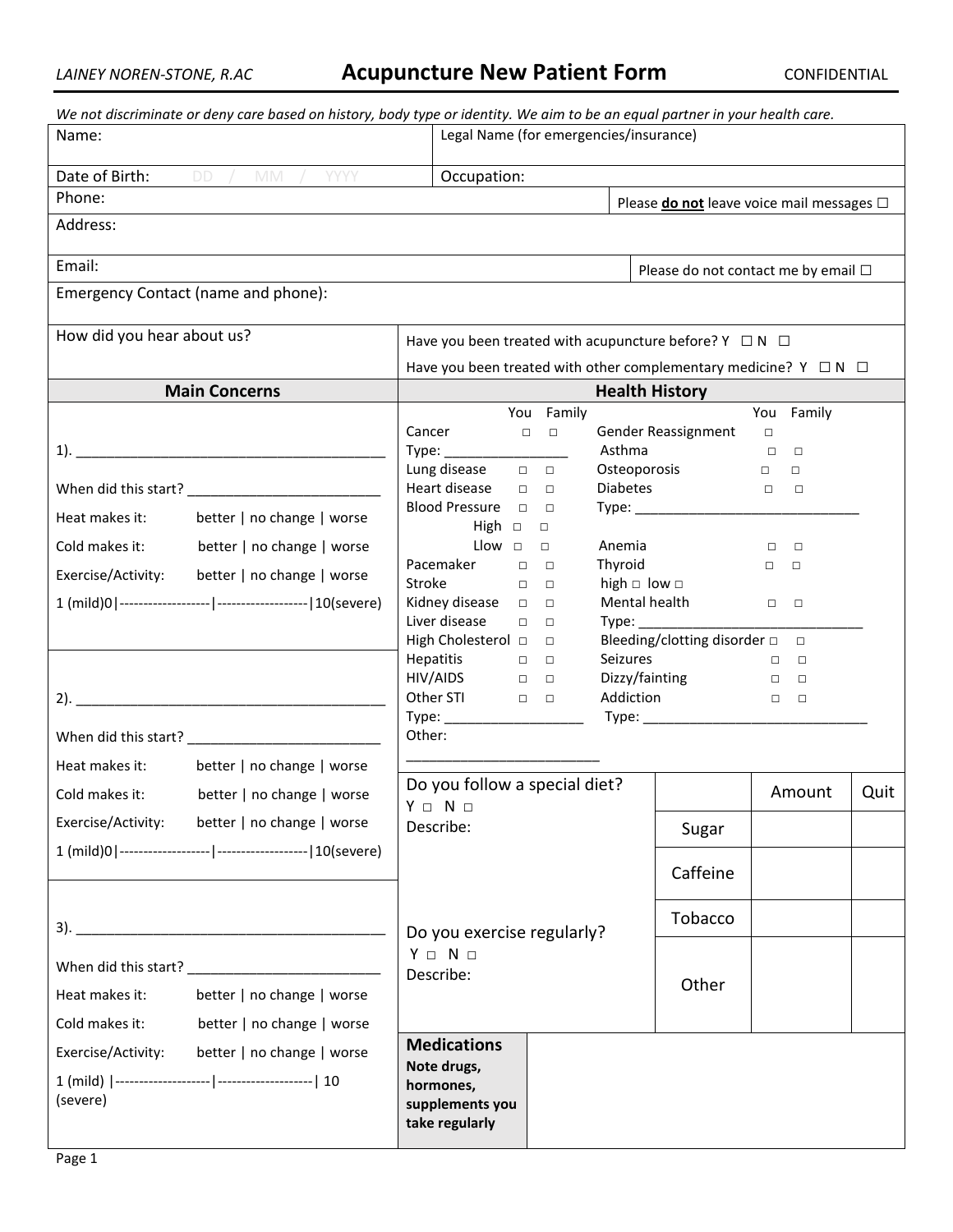| <b>Body Temperature</b><br>Cold  ---------- -----------  Hot<br><b>Moisture</b><br>Oily  ---------- -----------  Dry                                                                                                                                                                                                                                                                                                                                  | Cold hands/feet<br>$\circ$<br>$\circ$<br>Chills<br>$\circ$<br>Numbness<br>$\circ$<br>$\circ$<br>Like hot drinks<br>$\circ$<br>$\circ$<br>Dry skin<br>$\circ$<br>$\circ$<br>Dry hair<br>$\circ$<br>$\circ$<br><b>Brittle nails</b><br>$\circ$<br>$\circ$<br>Dandruff<br>$\circ$<br>$\circ$<br>$\circ$<br>Constipation<br>$\circ$<br>$\circ$<br>Diarrhea<br>$\circ$<br>$\circ$                      | Excessive<br>thirst<br>Thirsty, but no<br>desire to drink<br>No thirst<br>Dry mouth<br>Dry lips<br>Dry throat<br>Dry nose<br>Nosebleeds<br>Difficulty<br>Hemorrhoids                                                                                                                                | Hot hands/feet<br>$\circ$<br>Hot flashes<br>$\circ$<br>When?<br>Like cold drinks<br>$\circ$<br>Oily skin<br>$\circ$<br>Oily hair<br>$\circ$<br>Acne<br>$\circ$<br>Where? ___________<br>Gas/bloating<br>$\circ$<br><b>Bad breath</b><br>$\circ$                                                                                                                  | Unusual sweats<br>$\circ$<br>When? $\frac{1}{\frac{1}{2}}$<br>Where?<br>Don't sweat<br>$\circ$<br>Swelling/edema<br>$\circ$<br>Itching/rashes<br>$\circ$<br>Psoriasis<br>$\circ$<br>Eczema<br>$\circ$<br>High appetite<br>$\circ$<br>Poor appetite<br>$\circ$                                                                                                                                                     |  |
|-------------------------------------------------------------------------------------------------------------------------------------------------------------------------------------------------------------------------------------------------------------------------------------------------------------------------------------------------------------------------------------------------------------------------------------------------------|---------------------------------------------------------------------------------------------------------------------------------------------------------------------------------------------------------------------------------------------------------------------------------------------------------------------------------------------------------------------------------------------------|-----------------------------------------------------------------------------------------------------------------------------------------------------------------------------------------------------------------------------------------------------------------------------------------------------|------------------------------------------------------------------------------------------------------------------------------------------------------------------------------------------------------------------------------------------------------------------------------------------------------------------------------------------------------------------|-------------------------------------------------------------------------------------------------------------------------------------------------------------------------------------------------------------------------------------------------------------------------------------------------------------------------------------------------------------------------------------------------------------------|--|
| <b>Digestion</b><br>Loose  ----------  ----------   Dry<br>stool<br>stool                                                                                                                                                                                                                                                                                                                                                                             | Loose stools<br>$\circ$<br>$\circ$<br>Tired after BM<br>$\circ$<br>$\circ$<br><b>Blood or mucous</b><br>$\circ$                                                                                                                                                                                                                                                                                   | Foul smelling<br>Gall stones                                                                                                                                                                                                                                                                        | Heartburn/belching<br>$\circ$<br>Nausea<br>$\circ$<br><b>IBS</b><br>$\circ$                                                                                                                                                                                                                                                                                      | Weight gain<br>$\circ$<br>Weight loss<br>$\circ$<br>Food cravings<br>$\circ$                                                                                                                                                                                                                                                                                                                                      |  |
| <b>Energy</b><br>Low  ---------- ----------  High                                                                                                                                                                                                                                                                                                                                                                                                     | Sudden energy drop<br>$\circ$<br>When?<br>$\circ$<br>Tired after eating<br>$\circ$<br>Ungrounded feeling<br>$\circ$                                                                                                                                                                                                                                                                               | Shortness of breath<br>$\circ$<br>Heart palpitations<br>$\circ$<br><b>Bruise easily</b><br>$\circ$<br>Body feels heavy/weak<br>$\circ$                                                                                                                                                              |                                                                                                                                                                                                                                                                                                                                                                  | Poor concentration<br>$\circ$<br>Poor memory<br>$\circ$<br>Headaches<br>$\circ$<br>Lightheaded/dizziness<br>$\circ$                                                                                                                                                                                                                                                                                               |  |
|                                                                                                                                                                                                                                                                                                                                                                                                                                                       |                                                                                                                                                                                                                                                                                                                                                                                                   |                                                                                                                                                                                                                                                                                                     |                                                                                                                                                                                                                                                                                                                                                                  |                                                                                                                                                                                                                                                                                                                                                                                                                   |  |
| Eyes/Ears/Nose/Throat<br>Poor vision<br>$\circ$<br>Night blindness<br>$\circ$<br>Red eyes<br>$\circ$<br>Itchy eyes<br>$\circ$<br>Floaters<br>$\circ$<br>Sinus congestion<br>$\circ$<br>Phlegm<br>$\circ$<br>Cough<br>$\circ$<br>Sore throat<br>$\circ$<br>Poor hearing<br>$\circ$<br>Ear ringing<br>$\circ$<br>Excessive earwax<br>$\circ$<br>Dental problems<br>$\circ$<br>Mouth sores<br>$\circ$<br>TMJ<br>$\circ$<br>Grind/clench teeth<br>$\circ$ | <b>Emotions</b><br>Anger<br>$\circ$<br>Irritability<br>$\circ$<br>Anxiety<br>$\circ$<br>Worry<br>$\circ$<br>Obsessive thinking<br>$\circ$<br>Grief<br>$\circ$<br>Depression<br>$\circ$<br>Easily excitable<br>$\circ$<br>Easily startled<br>$\circ$<br>Fear<br>$\circ$<br>Timid/shyness<br>$\circ$<br>indecision<br>$\circ$<br><b>Stress</b><br>Low  ---------- ----------  High<br><b>Menses</b> | # hours per night? ____<br>$\circ$<br>$\circ$<br>When?<br>Wake to urinate?<br>$\Omega$<br>How often?<br><u>Letten</u><br>$\circ$<br>Restless sleep<br>$\circ$<br>Not rested<br>$\circ$<br>Hot flashes<br>$\circ$<br>Decreased flow<br>$\Omega$<br><b>Dribbling</b><br>$\circ$<br>$\circ$<br>$\circ$ | <b>Sleep</b><br>$\circ$<br>Trouble falling asleep<br>Wake $\_\_\_\ x$ / night<br>$\circ$<br>$\circ$<br>$\circ$<br>$\circ$<br>Disturbing dreams<br>$\circ$<br>$\circ$<br>$\circ$<br>$\circ$<br><b>Urinary Health</b><br>Fluid in=Fluid out? $Y \Box N \Box$<br>$\circ$<br>$\circ$<br>$\circ$<br>Incontinence/urgency<br>$\circ$<br>Increased frequency<br>$\circ$ | <b>Reproductive Health</b><br>Sexually active? $Y \square N \square$<br>Change of sexual drive<br>Increase ____ Decrease ___<br>Infertility<br>Vasectomy<br>Hysterectomy<br>Partial ____ Full __<br>Hormone therapy<br>Prostate problems<br>Erectile dysfunction<br>Premature ejaculation<br>Candida/yeast infections<br>Kidney/bladder stones<br>Pain on urination<br><b>Burning</b><br>Cloudy<br>Blood in urine |  |
| Are you pregnant? $Y \Box N \Box$                                                                                                                                                                                                                                                                                                                                                                                                                     | Colour is: Red __ Dark                                                                                                                                                                                                                                                                                                                                                                            | $\circ$                                                                                                                                                                                                                                                                                             | Fatigue                                                                                                                                                                                                                                                                                                                                                          | <b>Menopause</b><br>Age of last menses:                                                                                                                                                                                                                                                                                                                                                                           |  |
| Contraception? $Y \square N \square$<br>Age of first menses:___________<br># of pregnancies: ___________<br># of miscarriages/abortions:<br>Average # days of flow: _________<br>Is your menses cycle regular?<br>Flow is: Normal_ Heavy_Light__                                                                                                                                                                                                      | Bright_Purple__<br>Brown_<br>Cramps<br>$\circ$<br>Clots<br>$\circ$<br>Nausea<br>$\circ$<br>Low back pain<br>$\circ$<br><b>Breast tenderness</b><br>$\circ$<br>Mood changes<br>$\circ$<br>Pain with intercourse<br>$\circ$<br>Difficulty with orgasm<br>$\circ$                                                                                                                                    | $\circ$<br>$\circ$<br>$\circ$<br>$\circ$<br>$\circ$<br>$\circ$<br>$\circ$                                                                                                                                                                                                                           | Sleep changes<br>Digestive<br>$\circ$<br>changes<br>$\circ$<br><b>Bloating</b><br>$\circ$<br>Cravings<br>$\circ$<br>Bleeding<br>$\circ$<br>between periods<br>$\circ$<br>Abnormal Pap<br>Vaginal discharge                                                                                                                                                       | Year changes began: _____<br>Hot flashes<br>Night sweats<br>Vaginal dryness<br>Change in libido<br>Memory changes<br>Other:                                                                                                                                                                                                                                                                                       |  |